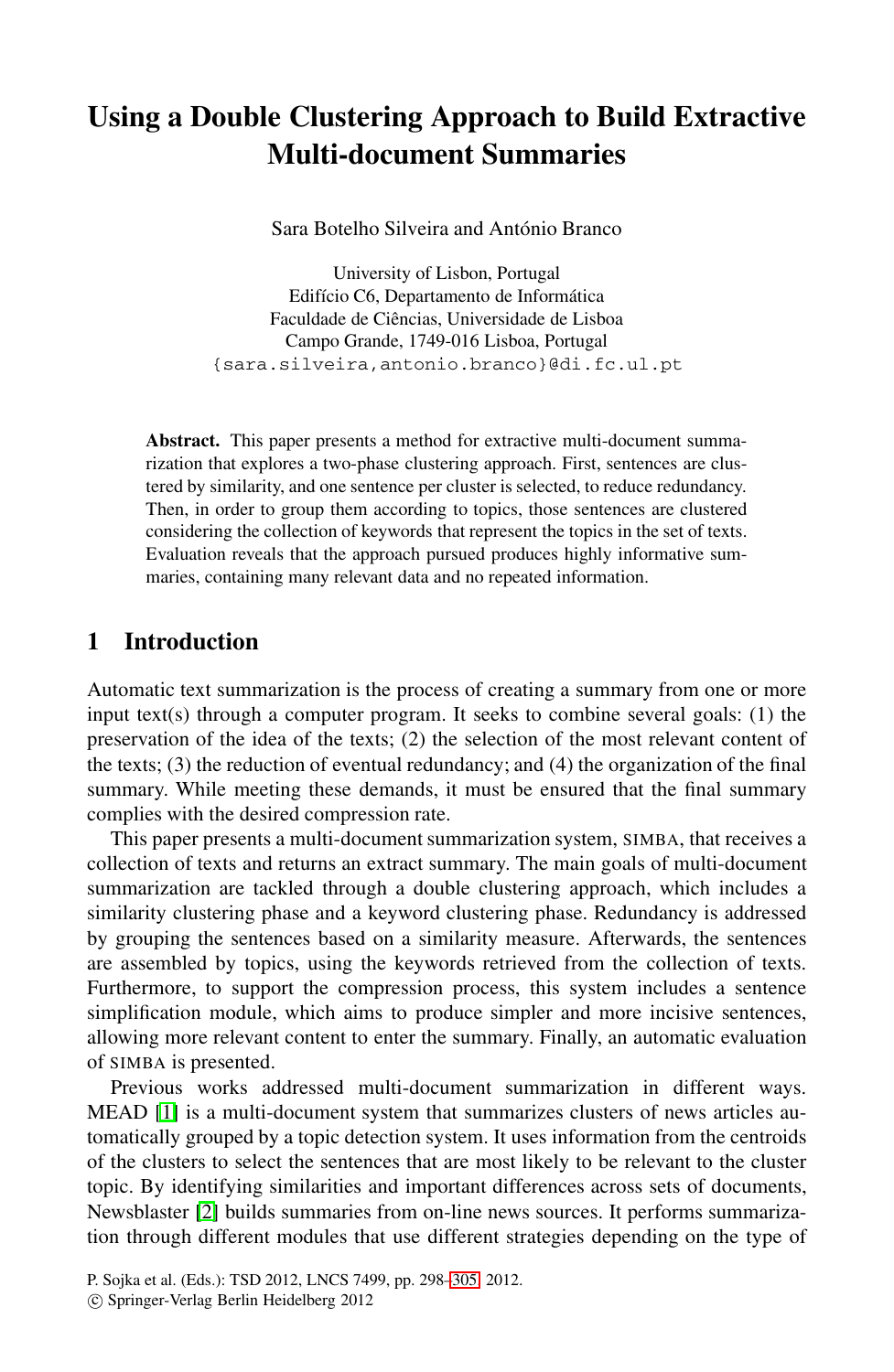the documents in the input set. In order to produce extracts from a set of documents, NeATS [\[3\]](#page-7-3) selects relevant portions about a topic and presents them in coherent order, using several metrics: term frequency, sentence position, stigma words and maximum marginal relevance. Concerning the Portuguese language, GistSumm [\[4\]](#page-7-4) was the first single-document summarizer built. It is based on the notion of gist, which is the most important passage of the text, conveyed by just one sentence that best expresses the text's main topic. The system algorithm relies on this sentence to produce extracts. GistSumm is available on-line and though it has been built to produce summaries from a single-document, it also performs multi-document summarization by means of an option in its interface. In their work, [\[5\]](#page-7-5) treat multi-document summarization as a classification problem, by combining features, as sentence position and sentence size, with sophisticated linguistic features, given by the CST model, such as semantic relations between sentences from different texts.

<span id="page-1-0"></span>Henceforth, this paper is organized as follows: Section [2](#page-1-0) describes our system, Section [3](#page-5-0) reports system evaluation, and in Section [4](#page-6-0) some conclusions are drawn.

### **2 The SIMBA System**

SIMBA is an extractive multi-document summarizer for the Portuguese language, that receives a collection of texts, from any domain, and produces informative summaries, for a generic audience. Summarization is performed by means of two main phases executed in sequence: clustering by similarity and clustering by keywords. The length of the summaries is determined by a compression rate value that is submitted by the user.

### **2.1 Methodology**

The procedure starts by processing automatically the documents submitted to be summarized. A set of shallow processing tools for Portuguese, LX-Suite [\[6\]](#page-7-6), is used to annotate the texts. Sentence and paragraph boundaries are identified and words are tagged, with its corresponding POS and lemmata. Also, a parse tree representing each sentence syntactic structure is built, using LX-Parser [\[7\]](#page-7-7). Henceforth, the collection of texts is handled as a set of sentences.

<span id="page-1-1"></span>Afterwards, sentence scores are computed. The scoring procedure includes two scores, the main score and the extra score, that are combined to define the sentence final score – named complete score. The main score reflects the sentence relevance in the overall collection of sentences, and is the sum of the  $tf$ -idf score (computed considering the word lemma) of each word of the sentence, smoothed by the number of words in the sentence. The extra score is used during the clustering phases to reward or penalize the sentences by adding or removing predefined score values<sup>1</sup>. The complete score is the sum of these two scores.

The next stages of processing aim to identify relevant information in the collection of texts in two steps: similarity clustering and keyword clustering.

The predefined extra score value is set to 0.1, both for the reward and the penalty values. This value has been determined empirically, through a set of experiments.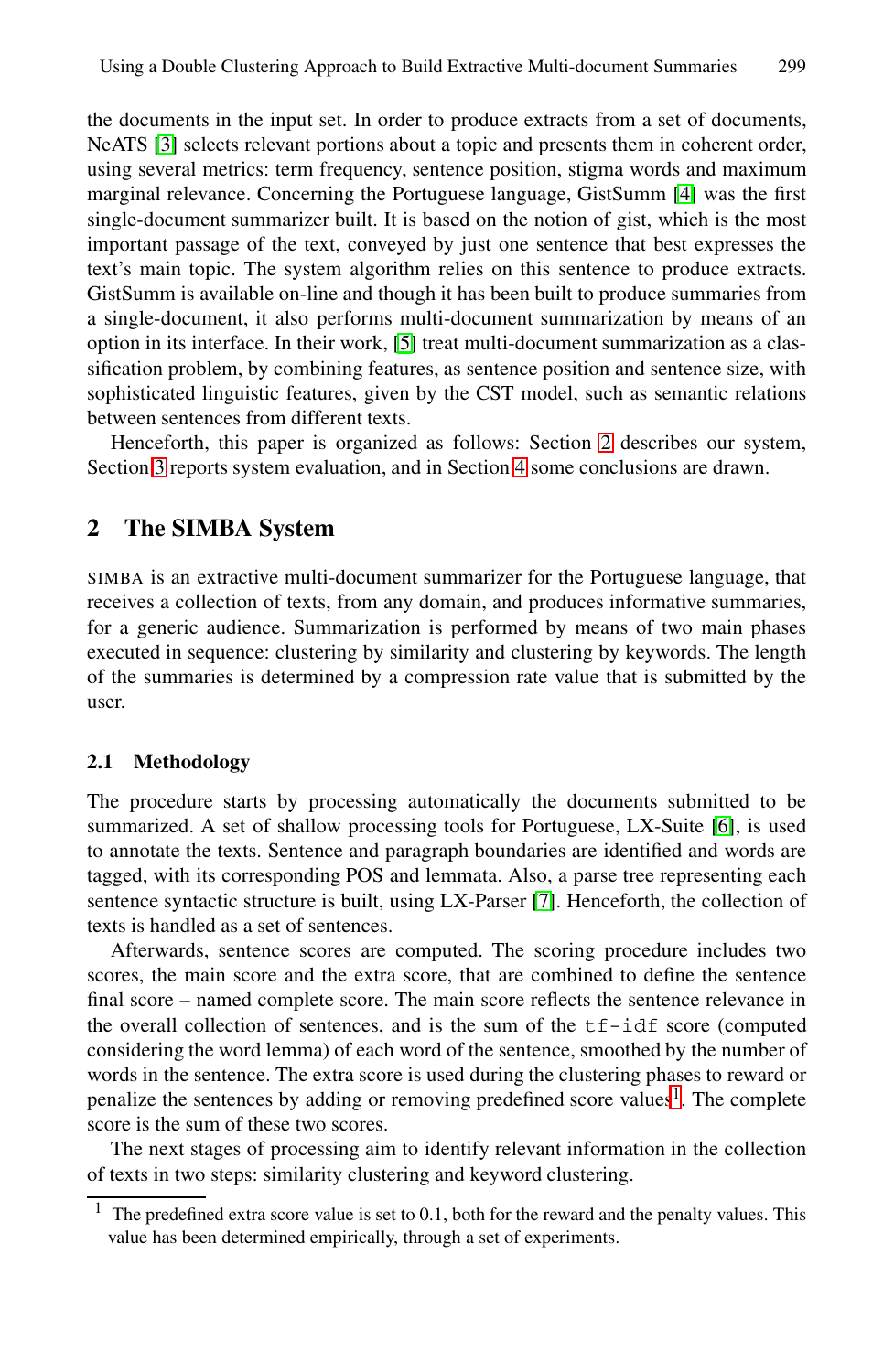<span id="page-2-1"></span>*Similarity clustering.* In order to identify sentences conveying the same information, they are clustered considering their degree of similarity.

The similarity between two sentences (Equation [3\)](#page-2-0) comprises two dimensions, computed considering the word lemmas: the sentences subsequences (Equation [1\)](#page-2-1) and the word overlap (Equation [2\)](#page-2-2).

<span id="page-2-2"></span><span id="page-2-0"></span>subsequences(s<sub>1</sub>, s<sub>2</sub>) = 
$$
\frac{\sum_{i} \left( \frac{\text{subsequence}_{i}}{\text{totalWords}_{s_1}} + \frac{\text{subsequence}_{i}}{\text{totalWords}_{s_2}} \right)}{\text{totalSubsequences}}
$$
(1)

$$
overlap(s_1, s_2) = \frac{\sum \text{commonWords}(s_1, s_2)}{\text{totalWords}_{s_1} + \text{totalWords}_{s_2} - \sum \text{commonWords}(s_1, s_2)}
$$
(2)

$$
similarity(s_1, s_2) = \frac{\text{subsequences}(s_1, s_2) + \text{overlap}(s_1, s_2)}{2} \tag{3}
$$

\n
$$
\text{overlap}(s_1, s_2) - \text{number of overlapping words between the two sentences.}
$$
\n

\n\n $\text{subsequence}(s_1, s_2) - \text{number of overlapping words in the subsequences between the two sentences.}$ \n

\n\n $\text{commonWords}(s_1, s_2) - \text{common words between the two sentences.}$ \n

\n\n $\text{totalWords}_{s_i} - \text{total words in the sentence } i.$ \n

\n\n $\text{subsequence}_i - \text{number of words of the subsequence } i.$ \n

\n\n $\text{totalSubsequences} - \text{number of subsequences between the two sentences.}$ \n

The subsequence value is inspired in ROUGE-L and consists of the sum of the number of words in all the subsequences common to each sentence, smoothed by the total number of words of each sentence being considered, and divided by the total number of subsequences found between the two sentences. The overlap value is computed using the Jaccard index [\[8\]](#page-7-8).

The similarity value is the average of both these values: the overlap and the subsequences value. It is then confronted with a predefined threshold – similarity threshold<sup>[2](#page-2-3)</sup> –, set to 0.75, meaning that sentences must have at least 75% of common words or subsequences to be considered as conveying the same information.

Two examples are discussed below. Taking into account this threshold, the sentences in the following example are considered to be similar.

### **Sentence#1: Sentence#2:**

A casa que os Maias vieram habitar em Lisboa, A casa que os Maias vieram habitar, no outono no outono de 1875, era conhecida pela casa do de 1875, era conhecida pela casa do Ramalhete. Ramalhete.

*The house in Lisbon to which the Maias moved in the autumn The house to which the Maias moved in the autumn of 1875, of 1875, was known as the Casa do Ramalhete. was known as the Casa do Ramalhete.*

> <span id="page-2-3"></span>Overlap Subsequences Similarity Value 0.89 0.95 0.92

These sentences share most of the words, but there is a leap (*"em Lisboa"*) between Sentence#1 and Sentence#2. Both the overlap and the subsequences values are high,

<sup>&</sup>lt;sup>2</sup> This threshold was determined empirically, using a set of experiments.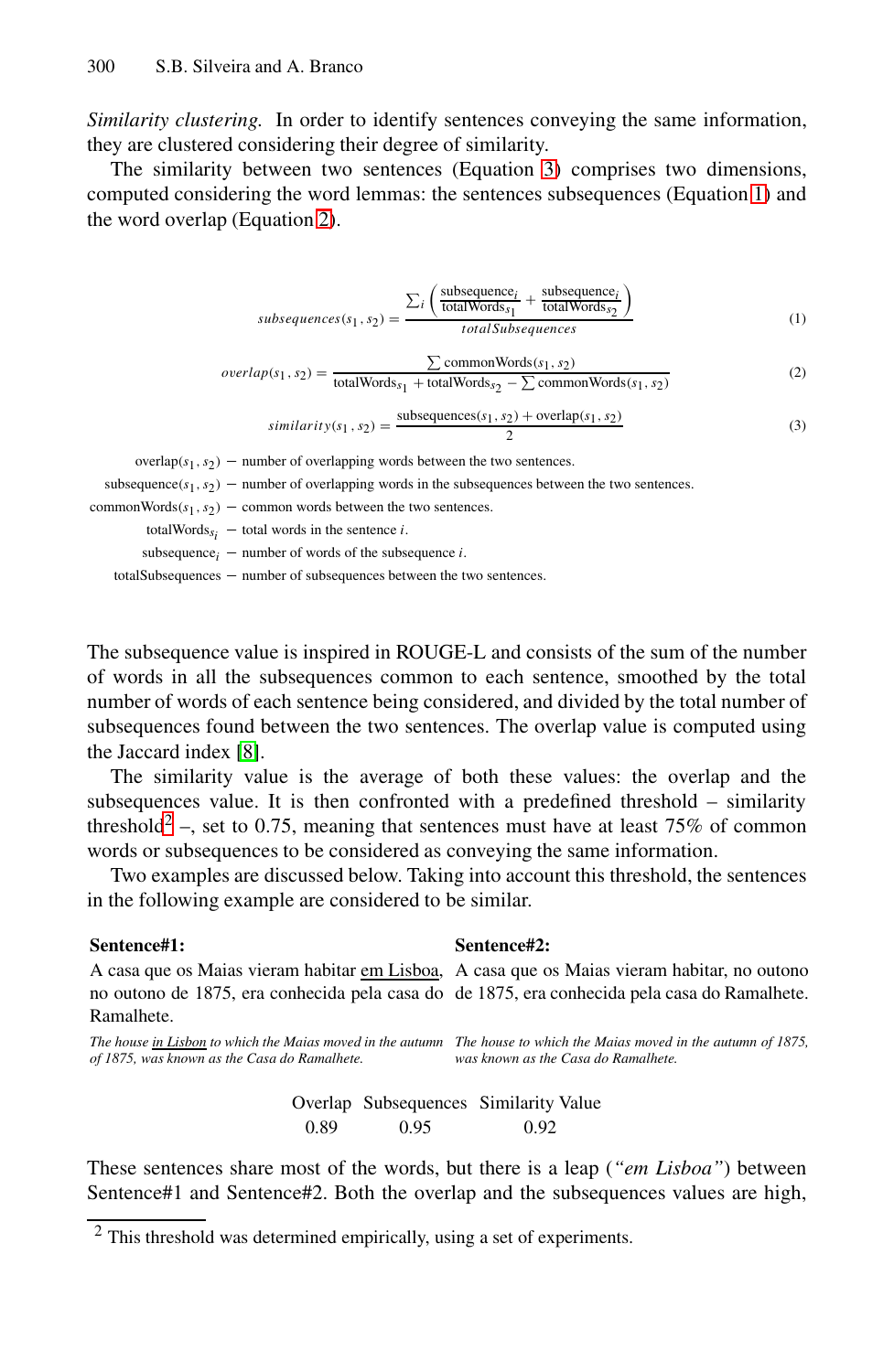so the similarity value is also high (0.92), and thus the sentences are considered to be similar.

The two sentences in the following example are not similar, despite having many words in common.

### **Sentence#1: Sentence#2:**

| A casa que os Maias vieram habitar em Lisboa, A casa que os Maias vieram habitar em Lisboa,                |                                                                                                                                                                           |
|------------------------------------------------------------------------------------------------------------|---------------------------------------------------------------------------------------------------------------------------------------------------------------------------|
| no outono de 1875, era conhecida pela casa do no outono de 1875, era conhecida na vizinhança               |                                                                                                                                                                           |
| Ramalhete.                                                                                                 | da Rua de S. Francisco de Paula, pela casa do                                                                                                                             |
|                                                                                                            | Ramalhete ou simplesmente o Ramalhete.                                                                                                                                    |
| The house in Lisbon to which the Maias moved in the autumn<br>of 1875, was known as the Casa do Ramalhete. | The house in Lisbon to which the Maias moved in the autumn<br>of 1875, was known in Rua S. Francisco de Paula, as the Casa<br>do Ramalhete or, more simply, as Ramalhete. |

Overlap Subsequences Similarity Value 0.59 0.79 0.69

Despite Sentence#1 is being contained in Sentence#2, both sentences are considered not to be similar, since their similarity value is below the threshold.

Afterwards, sentences are clustered considering their similarity value. As the primary goal of this phase is to determine the sentences that represent each cluster, a simple algorithm, that seeks to optimize sytem execution, is used.

A cluster contains a collection of sentences, a similarity value, and a centroid (the highest scored sentence of the collection). The algorithm starts with an empty set of clusters. All sentences in the collection of texts are considered. The first sentence of the collection creates the first cluster. Then, each sentence in the collection of sentences is compared with the sentences already clustered. For each cluster, the similarity value is computed between the current sentence being compared and all the sentences in the collection of sentences of the cluster. The similarity value considered is the highest between the current sentence and all the sentences in the collection of sentences of the current cluster. If the similarity value is higher than the similarity threshold, the sentence is added to that cluster.

When a sentence is added to a cluster, its centroid is updated. If the score of this sentence is higher than the centroid one, the newly added sentence becomes the centroid of the cluster, and is rewarded with an extra score. Likewise, an extra score value is subtracted from the sentences which are replaced as centroids.

Finally, if all the clusters have been considered, and the sentence was not added to any cluster, a new cluster with this sentence is created, meaning that this sentence does not repeat information previously considered.

Once the procedure is finished, sentences with redundant information are grouped in the same cluster and the one with the highest score (the centroid) represents them. So, this phase returns a collection of sentences built by selecting only the centroid of each similarity cluster. The sentences in the collection of sentences, by being redundant, are discarded.

*Keyword clustering.* Our system produces a generic summary, so it is not focused on a specific matter. Thus, the keywords that represent the global topic within the collection of texts are identified. A list with the candidate keywords is constructed containing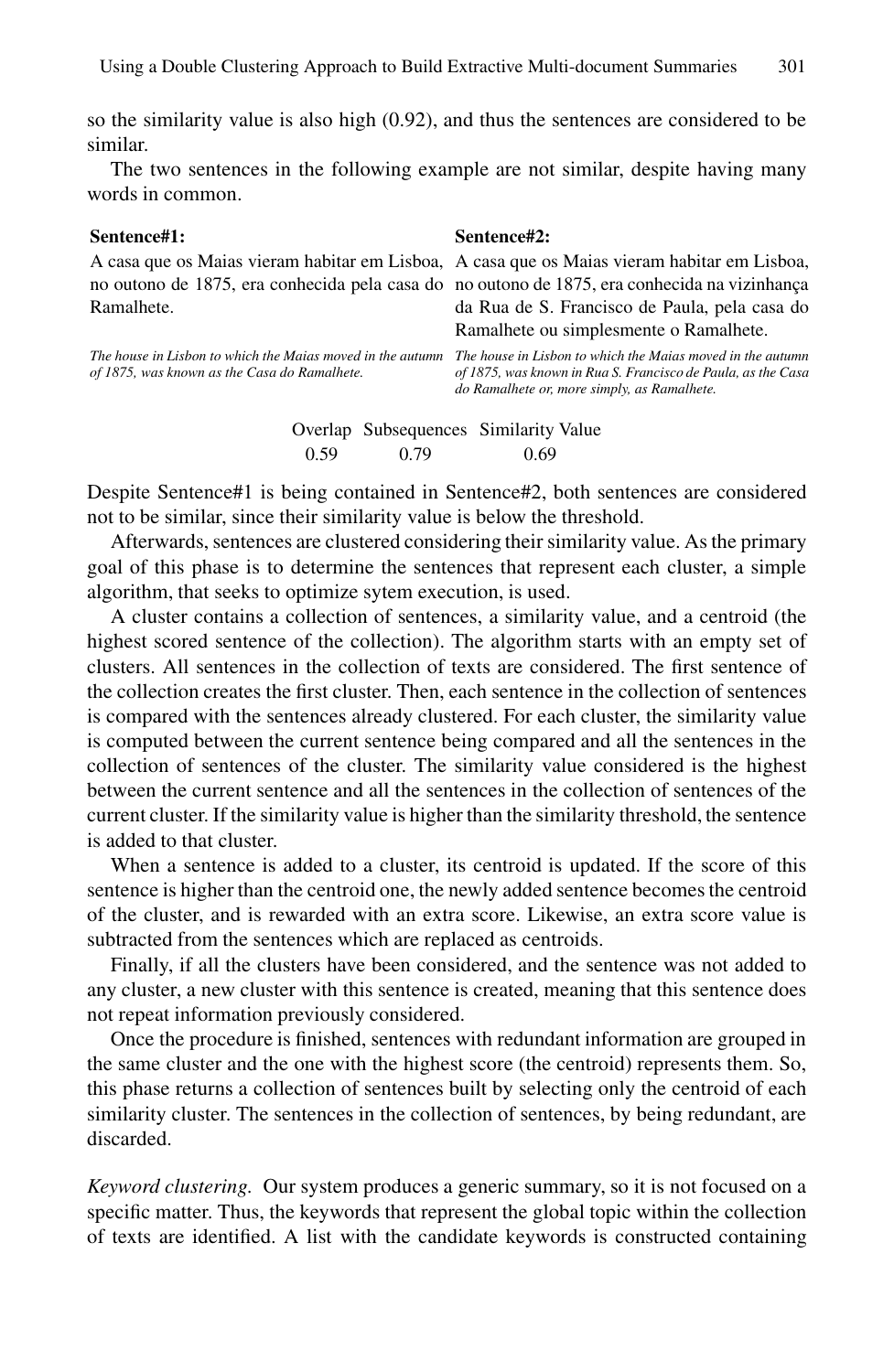words that are common and proper names, since these words identify ideas or themes. Words are compared considering their lemmas, to ensure that the words in the collection are unique. Thereafter, the list is ordered considering the score of each word. We define k, the number of keywords, as  $k = \sqrt{\frac{N}{2}}$ , where N is the total number of words in the collection of documents. The final list of keywords contains the first *k* words of the list of candidate keywords. Sentences are clustered based on that final list of keywords.

<span id="page-4-0"></span>In this phase, a cluster is identified by a keyword, and contains a centroid (a sentence), and a collection of sentences (related to the keyword). The algorithm that clusters sentences by keywords is an adapted version of the *K*-means algorithm [\[9\]](#page-7-9), and follows the steps described below:

- 1. Choose the number of clusters, *k*, defined by the number of keywords;
- 2. Create the initial clusters, represented by each keyword obtained;
- <span id="page-4-1"></span>3. Consider each sentence:
	- (a) Compute the occurrences of each keyword in the sentence;
	- (b) Assign the sentence to the cluster whose keyword occurs more often;
- 4. Recompute the cluster centroid. If the current sentence has more occurrences of the keyword than the previous centroid sentence had, the newly added sentence becomes the cluster centroid;
- 5. If the sentence does not contain any keywords, it is added to a specific set of sentences which do not have any keyword ("no-keyword" set);
- 6. Recompute the set of keywords if:
	- (a) All the sentences have been considered;
	- (b) The "no-keyword" set contains new sentences.
- 7. Repeat previous steps  $(2 6)$  $(2 6)$  $(2 6)$  while the "no-keyword" set of sentences remains different in consecutive iterations.

As in the similarity algorithm, when the centroid is changed, the extra scores of the current centroid and of the previous centroid are updated.

In addition, an extra score is also assigned to the sentences in the clusters that represent the initial set of keywords. These sentences are considered more significant than the others, since they address the main topics conveyed by the collection of texts. Still, sentences in the "no-keyword" set are ignored, since they do not convey relevant information concerning the overall collection of texts.

The next step of the summarization procedure orders sentences based on their complete score, defining the order of the sentences to be included in the summary. Afterwards, this set of sentences is compressed in order to select the ones composing the summary. Compression is applied in two ways. First, the compression rate given by the user is applied to the collection of sentences. When the total number of words of the sentences already added to the summary reaches or surpasses the maximum compression, no more sentences are selected. Afterwards, a sentence simplification procedure [\[10\]](#page-7-10) removes, from a sentence, syntactic structures whose removal is less detrimental to the comprehension of the text. Simplification is performed by identifying and removing appositions, parentheticals, and relative clauses from the sentence parse tree. This process seeks to make room for more relevant data to be included in the summary, aiming to produce a more informative text. As the simplification process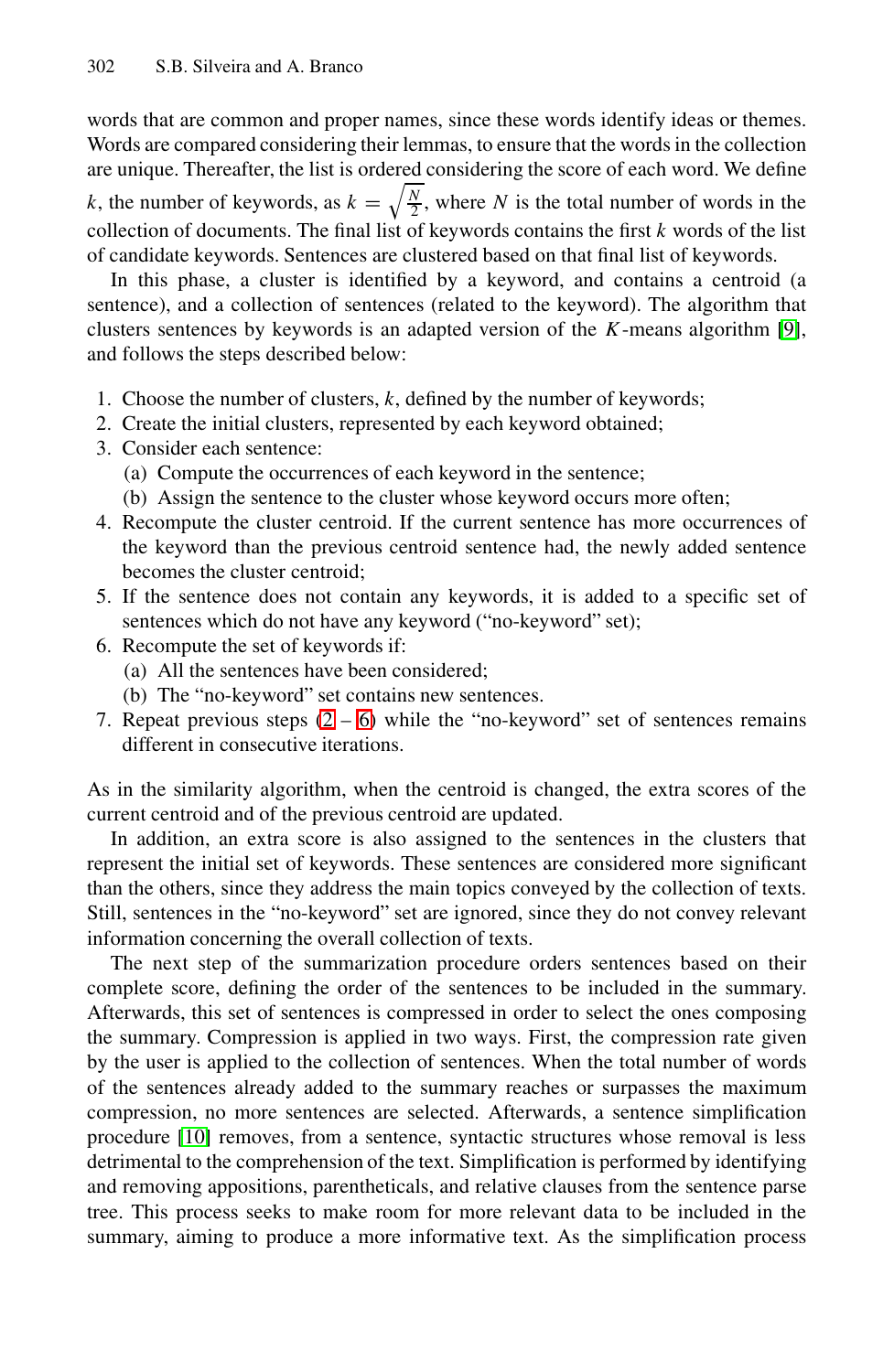<span id="page-5-0"></span>removes words from the already selected set of sentences, more sentences are added to this set in order to achieve the desired number of words again. These two steps, compression and simplification, are repeated until no more new sentences are added to the set of sentences that defines the summary. Finally, the summary is delivered to the user in the form of a text file.

## **3 Evaluation**

In order to perform evaluation, *CSTNews* [\[11\]](#page-7-11), an annotated corpus of texts in Portuguese, was used. It contains 50 sets of news texts from several domains, for a total of 140 documents, 2,247 sentences, and 47,350 words. Each set contains, on average, 3 documents which address the same subject. The texts were retrieved from five Brazilian newspapers. Also, each set of texts contains a manually built summary – the ideal summary. There are 50 ideal summaries, containing an average of 137 words, resulting in an average compression rate of 85%.

In order to understand the impact of this approach, Table [1](#page-5-1) details the sentences considered before and after the clustering phases have been executed.

|               |       | Clustering by similarity: |        |       | <b>Clustering by keywords:</b> |
|---------------|-------|---------------------------|--------|-------|--------------------------------|
| <b>Before</b> |       | After Difference          | Before |       | After Difference               |
| 2.247         | 2.115 | 132                       | 2.115  | 1.599 | 516                            |

<span id="page-5-1"></span>**Table 1.** Sentences involved in the clustering phases

The similarity clustering is the first step of the summarization process, so that it takes all the sentences in the corpus (2,247). After executing this step, 132 sentences have been considered redundant. This corresponds to 5% of the sentences in the corpora. Thus, these sentences are not considered in the next steps of the summarization procedure. If these sentences have been selected to be part of the final summaries, those would contain many superfluous data that would impact negatively on their informativity.

The double clustering approach executes both phases in sequence. Thus, after the set of sentences has been filtered in the similarity clustering, the remainder of the sentences (2,115) are clustered by keywords. Considering all the document sets, there were 516 sentences that do not mention the main topics of the texts. This corresponds to 24% of the sentences considered in this phase. Therefore, only 76% of the sentences considered in the keywords clustering phase are indeed relevant to the topic. This way, after executing the double clustering procedure, a total of 648 sentences were discarded, either by being redundant or irrelevant.

Concerning the evaluation itself, we compared the summaries generated automatically by SIMBA with summaries produced by GISTSUMM. The compression rate used was the one of the ideal summaries (85%), meaning that the summary contains 15% of the words contained in the set of texts.

Afterwards, the summaries were compared with the ideal summaries using ROUGE [\[12\]](#page-7-12). In fact, a more precise metric of ROUGE was used, ROUGE-L (longest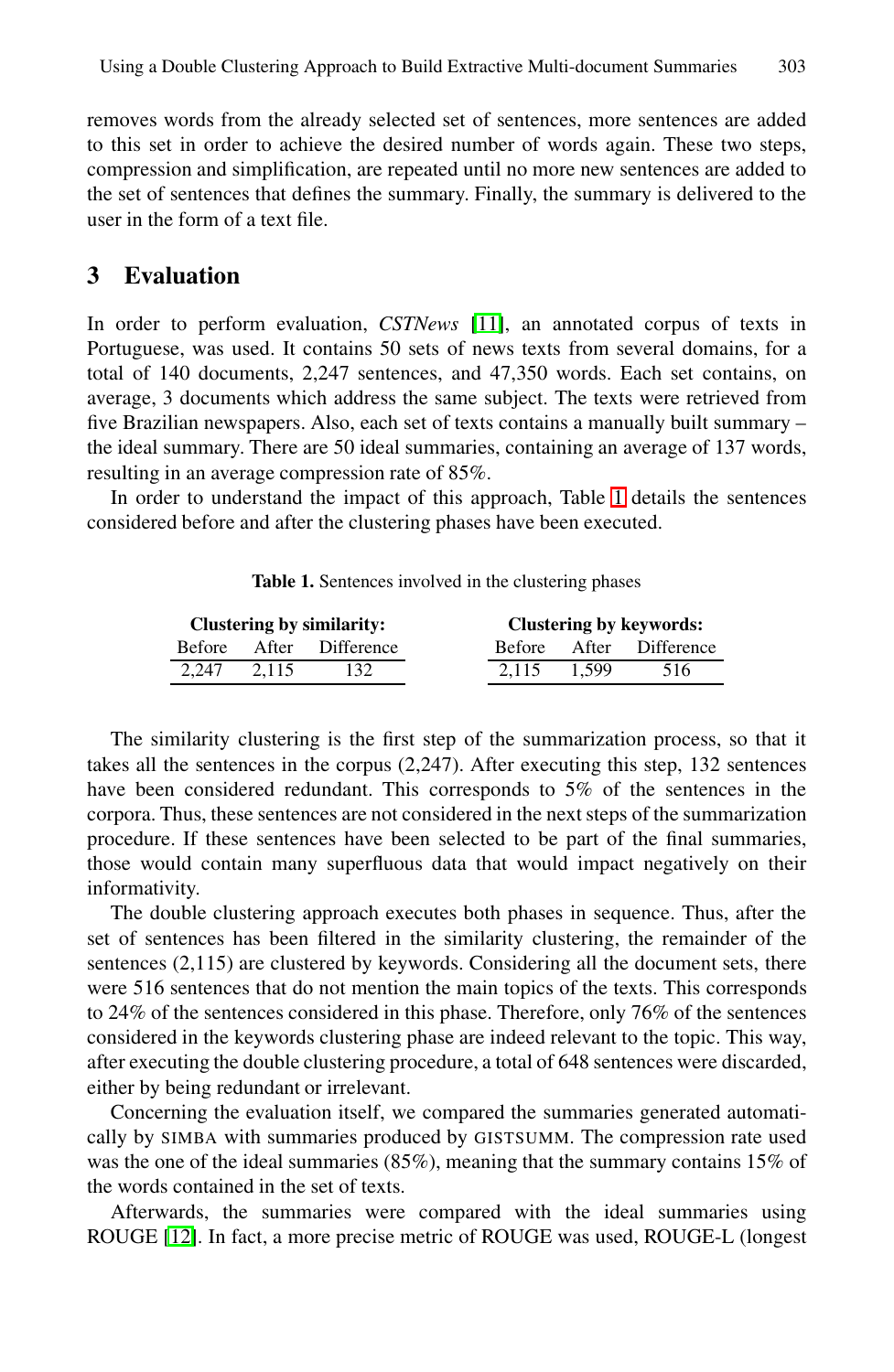common subsequence), since it identifies the common subsequences between two sequences. As the simplification process introduces gaps in the extracted sentences, this is considered a fairer metric.

Table [2](#page-6-1) details precision, recall and F-measure metrics for both summarizers.

<span id="page-6-1"></span>

|           | <b>GISTSUMM</b> | <b>SIMBA</b> |
|-----------|-----------------|--------------|
| Precision | 0.43616         | 0.48534      |
| Recall    | 0.38469         | 0.54014      |
| F-measure | 0.40398         | 0.50752      |

**Table 2.** Multi-document evaluation metrics

The SIMBA process has an overall better performance than the baseline.

The recall values obtained by SIMBA are very encouraging. These values indicate that there is a high density of words that are both in SIMBA summaries and in the ideal summaries. Retrieving the most relevant information in a sentence by discarding the less relevant data ensures that the summary indeed contains the most important information conveyed.

<span id="page-6-0"></span>The precision values of the two systems are closer than the ones concerning recall. Intuitively, the precision values should be similar or even decrease, since, in comparison to the ideal summary, less in-sequence matches are likely to be found in SIMBA summaries due to the simplification process. Still, SIMBA has a higher precision value than GISTSUMM, meaning that its summaries cover more significant topics than the ones produced by GISTSUMM. Both the precision and recall values attained by SIMBA are a direct result of the combination of both clustering phases, along with the simplification process.

Consequently, when computing the F-measure value, by combining both precision and recall, the claim that SIMBA produces better summaries than GISTSUMM can be confirmed.

# **4 Concluding Remarks**

The results reported in this paper show that the quality of an automatic summary can be improved by (1) performing specific multi-document tasks – such as removing redundant information, or considering all the texts in each set as a single information source – and (2) executing an algorithm that seeks to optimize the content selection and allows the addition of more relevant information.

The multi-document summarizer presented relies on statistical features to perform summarization of a collection of texts in Portuguese. Despite the core algorithm being language-independent, this system uses language-specific tools that aim to improve not only the content selection, but also the general quality of a summary produced from a collection of texts written in Portuguese.

The final evaluation demonstrates promising results. Both F-measure and recall values are very encouraging, since they reflect the high relevance of the sentences present in the summaries produced by SIMBA.